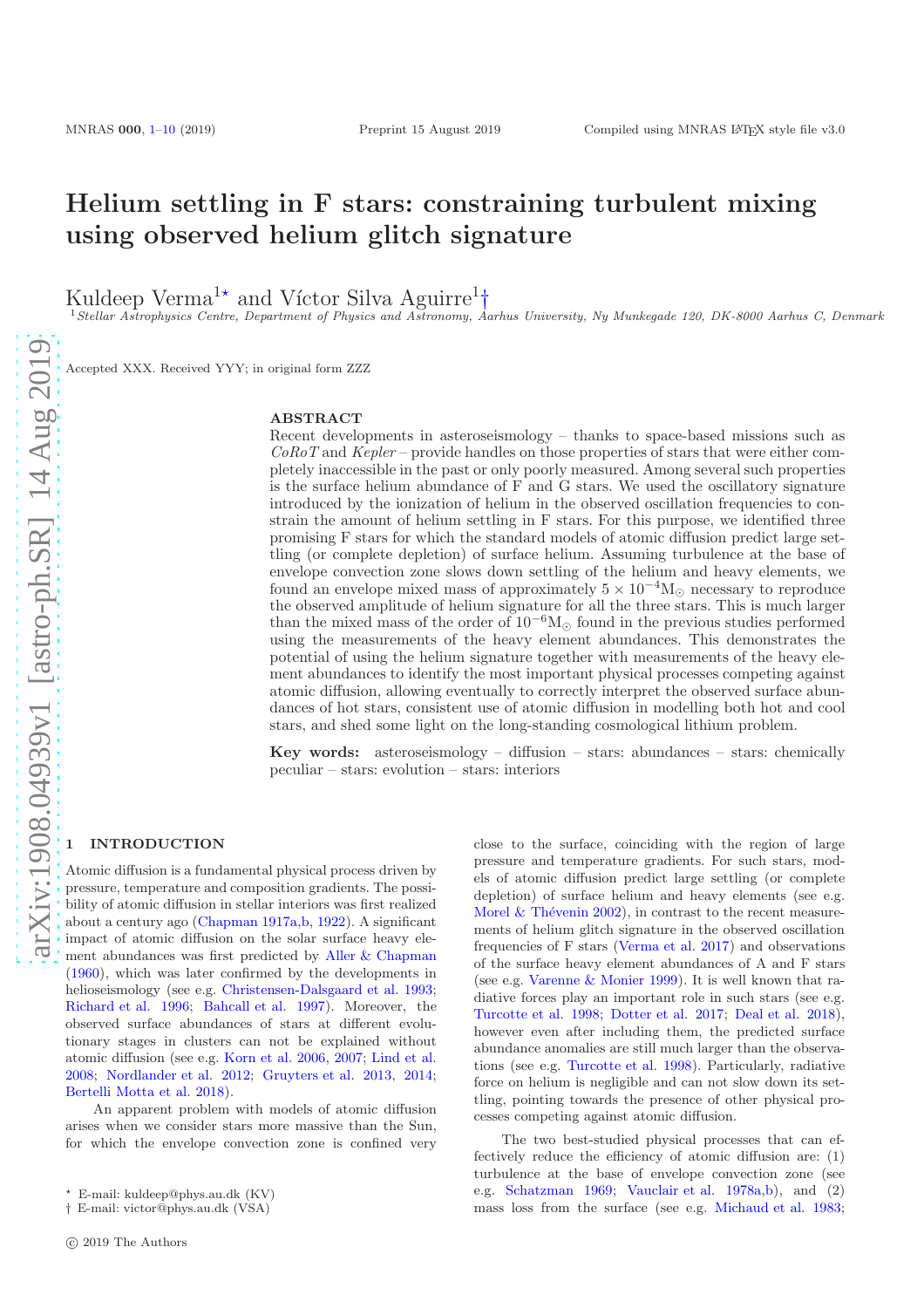# 2 Verma et al.

[Michaud & Charland 1986\)](#page-9-17). [Richer et al.](#page-9-18) [\(2000\)](#page-9-18) assumed turbulence and radiative forces as competing processes against atomic diffusion with a phenomenological model of turbulent diffusion to reproduce the observed heavy element abundances of AmFm stars. They found that the models do not reproduce the observations perfectly. However, given large systematic uncertainties associated with the observations, they argued it to be premature to conclude that hydrodynamical processes other than turbulence are needed. [Vick et al.](#page-9-19) [\(2010](#page-9-19)) assumed mass loss and radiative forces as competing processes to reproduce the observed surface abundance anomalies of AmFm stars, and concluded that the current observational constraints are not sufficient to discriminate between turbulence and mass loss. [Michaud et al.](#page-9-20) [\(2011b](#page-9-20)) explored turbulence and mass loss separately as competing processes for the observations of Sirius A, finding similar conclusions as [Vick et al.](#page-9-19)  $(2010)$ . The above studies were all carried out using measurements of the surface heavy element abundances. Recent advances in stellar seismology have provided unprecedented constraints on properties of solar-like oscillators. In this study, we shall illustrate using the example of turbulence, for the first time, how we can use direct seismic constraints on the surface helium abundance of F stars to study the processes competing against atomic diffusion.

The ionization of helium introduces a glitch in the acoustic structure of solar-type stars, and leaves an oscillatory signature in the observed oscillation frequencies,  $\nu$ (see e.g. [Gough & Thompson 1988](#page-9-21); [Vorontsov 1988;](#page-9-22) [Gough](#page-9-23) [1990](#page-9-23)). The strength (or amplitude) of the oscillatory signature depends on the amount of helium present its ionization zone – the larger the helium abundance, the larger the amplitude (see e.g. [Basu et al. 2004](#page-8-7); [Houdek 2004;](#page-9-24) [Monteiro & Thompson 2005](#page-9-25)). The observed amplitude of helium signature has recently been used to infer the surface helium abundance of solar-type stars [\(Verma et al. 2014a;](#page-9-26) [Gai et al. 2018](#page-9-27); [Verma et al. 2019\)](#page-9-28). The observed large amplitude of helium signature of F stars can not be reproduced by the standard models of atomic diffusion because of their low (or zero) prediction of the surface helium abundance, and will be used in this study to constrain the amount of turbulent mixing necessary.

The paper is organized in the following order. We describe the target selection in Section [2](#page-1-0) and outline the method to extract the helium glitch signature from the oscillation frequencies in Section [3.](#page-2-0) The details of the set of stellar models used are presented in Section [4.](#page-2-1) The results are discussed in Section [5](#page-5-0) and conclusions are summarized in Section [6.](#page-7-0)

# <span id="page-1-0"></span>2 TARGET SELECTION

It is well known that models with higher masses show larger helium and heavy element settling. Furthermore, element settling also depends on the evolutionary state, partly because it takes time for elements to sink and partly due to the evolution of the thickness of the convective envelope. The low mass models start being fully convective on the pre-main sequence (PMS), and arrive on the zero age main-sequence (ZAMS) with a convective envelope. As models evolve along the main-sequence (MS), the envelope convection zone be-

<span id="page-1-1"></span>Table 1. Sample of stars studied in this work. The parameters are inferred/taken from [Silva Aguirre et al.](#page-9-29) [\(2017](#page-9-29)).

| KIC      | $M(\mathrm{M}_{\odot})$ | $X_c$        | $T_{\rm eff}$ (K) | $[Fe/H]_s$ (dex) |
|----------|-------------------------|--------------|-------------------|------------------|
| 2837475  | [1.39, 1.46]            | [0.35, 0.44] | $6614 \pm 77$     | $0.01 + 0.10$    |
| 9139163  | [1.34, 1.42]            | [0.32, 0.48] | $6400 \pm 84$     | $0.15 \pm 0.09$  |
| 11253226 | [1.32, 1.46]            | [0.34, 0.42] | $6642 + 77$       | $-0.08 \pm 0.10$ |

comes shallower until a point close to the terminal age mainsequence (TAMS), when it begins to increase in depth. The settling of the helium and heavy elements follow closely the evolution of the thickness of the convective envelope, i.e. element settling is small at the beginning (close to the ZAMS), large during the middle of the MS, and small again at the end (close to the TAMS).

The study of acoustic glitches requires high-quality seismic data because of small amplitudes of their signatures in the observed oscillation frequencies (see e.g. [Mazumdar et al. 2014](#page-9-30); [Verma et al. 2017\)](#page-9-8). The Kepler asteroseismic LEGACY sample consisting of 66 main-sequence stars with the highest quality seismic data [\(Lund et al. 2017;](#page-9-31) [Silva Aguirre et al. 2017](#page-9-29)) is ideal for such a study. We selected only those stars from the LEGACY sample for which the standard stellar models with atomic diffusion predict largest amount of surface helium settling. This selection criterion is motivated from the fact that, for such a star, the difference between the observed and model amplitude of the helium signature is anticipated to be the largest because of the largest difference between the surface helium abundance of the star and the model, providing the tightest possible constraint on the physical processes acting against atomic diffusion.

We selected the appropriate targets based on their mass, M, and evolutionary state (central hydrogen abundance,  $X_c$ ). The conservative ranges of M and  $X_c$  for stars in the LEGACY sample were obtained by taking the corresponding minimum and maximum values provided by the seven different fitting pipelines presented in [Silva Aguirre et al.](#page-9-29)  $(2017)$  $(2017)$ . The targets were selected with lower limit on M being greater than  $1.3M_{\odot}$  and  $X_c$  being in the range [0.3, 0.5]. This selection criterion left us with 3 stars: KIC 2837475, 9139163 and 11253226. They are all F stars listed in Ta-ble [1](#page-1-1) along with their estimated  $M$  and  $X_c$  ranges and the observed effective temperature,  $T_{\text{eff}}$ , and surface metallicity,  $[Fe/H]_s$ .

To demonstrate that the representative models of these stars with atomic diffusion predict large settling of the surface helium, we computed three tracks with the mass and metallicity from Table [1](#page-1-1) (central value of the range for the mass). Figure [1](#page-2-2) shows the evolution (from right-to-left) of the surface helium abundance,  $Y_s$ , for the tracks. We can see the complete depletion of  $Y_s$  for KIC 2839163 and 11253226 in the corresponding  $X_c$  ranges listed in Table [1,](#page-1-1) making them ideal for this study. The track corresponding to KIC 9139163 does not show complete depletion of surface helium because of its large metallicity (and hence thick convective envelope), however as we shall see in Section [5,](#page-5-0) predicted settling is still too large for this star to reproduce the observed amplitude of helium signature.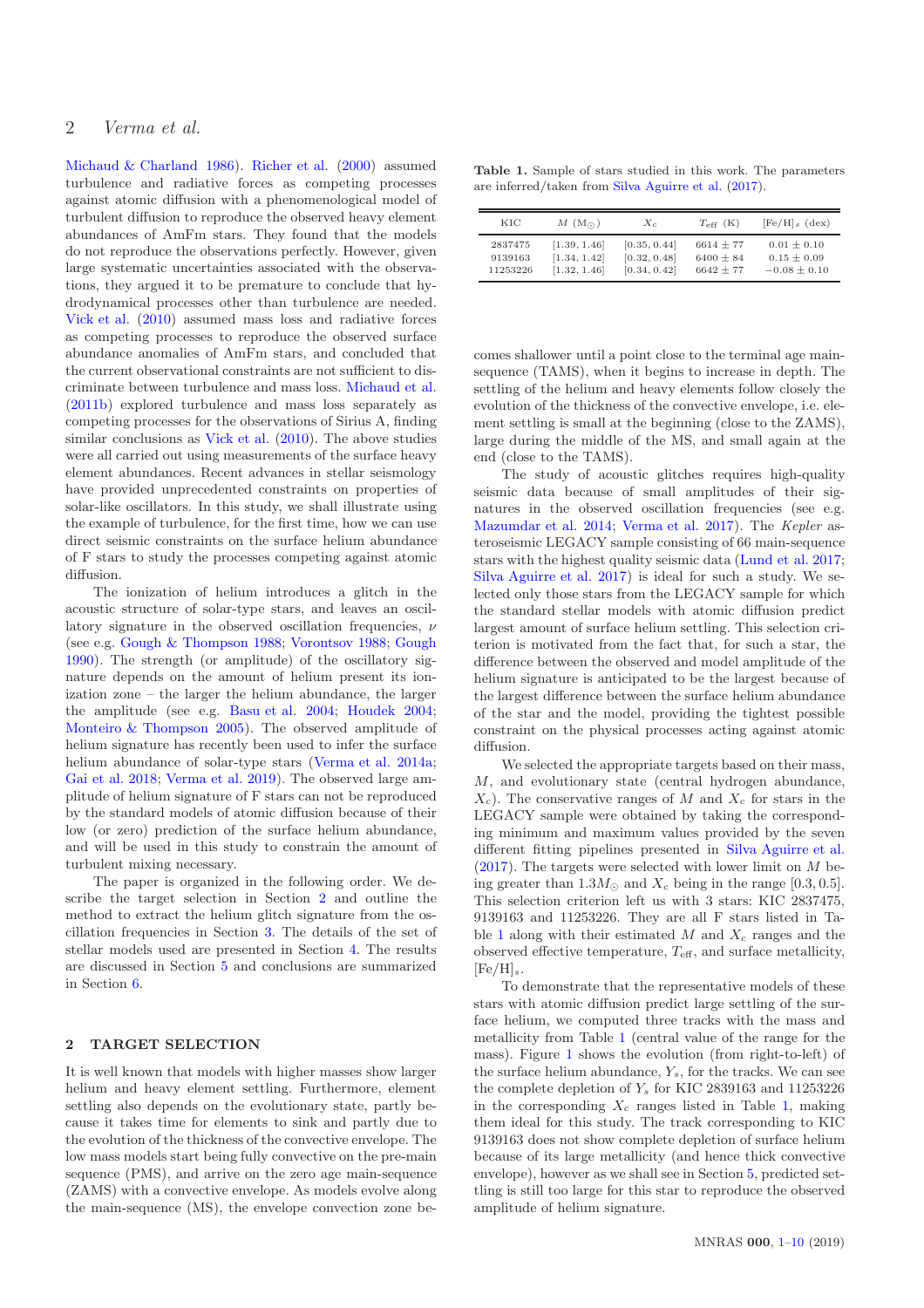

<span id="page-2-2"></span>Figure 1. Surface helium abundance as a function of central hydrogen abundance for the tracks representing KIC 2837475, 9139163 and 11253226. The tracks were computed with atomic diffusion of [Thoul et al.](#page-9-32) [\(1994](#page-9-32)). The mass and initial metallicity of each track are shown in the legend. All tracks were computed with the initial helium abundance, mixing-length and exponential overshoot of 0.27, 1.80 and 0.016, respectively.

# <span id="page-2-0"></span>3 AVERAGE AMPLITUDE OF HELIUM SIGNATURE

There are two popular fitting approaches to extract the glitch signatures from the oscillation frequencies: (1) by fitting directly the oscillation frequencies (see e.g. [Monteiro et al. 1994;](#page-9-33) [Monteiro & Thompson 1998;](#page-9-34) [Monteiro et al. 2000\)](#page-9-35), and (2) by fitting their second differences,  $\delta^2 \nu_{n,l} = \nu_{n-1,l} - 2\nu_{n,l} + \nu_{n+1,l}$ , where *n* and *l* are the radial order and harmonic degree, respectively (see e.g. [Gough 1990](#page-9-23); [Basu et al. 1994](#page-8-8), [2004](#page-8-7)). In this work, we used a variation of the first approach as described in Method A of [Verma et al.](#page-9-8) [\(2017](#page-9-8), [2019](#page-9-28)). It should be noted that the systematic uncertainties on the helium glitch parameters associated with different choices of fitting methods are generally small for stars in the LEGACY sample [\(Verma et al.](#page-9-28) [2019](#page-9-28)). This is because of the high-quality seismic data available for these stars with large numbers of detected modes and precisely measured oscillation frequencies. The precision of the observed oscillation frequencies of F stars is poor in comparison to other stars in the LEGACY sample because of their large linewidths (see e.g. [Appourchaux et al. 2012;](#page-8-9) [Lund et al. 2017](#page-9-31); [Compton et al. 2019](#page-8-10)), however their large amplitude of the helium signature effectively compensates for the lower precision.

For the convenience of the reader, we outline here the steps to calculate the average amplitude of helium signature. The stellar oscillation frequencies were fitted to the function,

$$
f(n,l) = \nu_{\text{smooth}} + \delta \nu_{\text{He}} + \delta \nu_{\text{CZ}}.\tag{1}
$$

The first (also the dominant) term represents the contribution to the oscillation frequency from the smooth structure

# Helium settling in F stars 3

of the star, which is modelled using l-dependent fourth degree polynomial in  $n$  (see e.g. [Verma et al. 2019\)](#page-9-28).

$$
\nu_{\text{smooth}} = \sum_{k=0}^{4} b_k(l) n^k,\tag{2}
$$

where  $b_k(l)$  are the polynomial coefficients to be determined by fitting  $f(n, l)$  to the oscillation frequencies. The second and third terms are small perturbations to frequencies due to the helium and base of convection zone glitches, respectively. The functional form for these contributions are adapted from [Houdek & Gough](#page-9-36) [\(2007\)](#page-9-36),

<span id="page-2-4"></span>
$$
\delta \nu_{\text{He}} = A_{\text{He}} \nu e^{-8\pi^2 \Delta_{\text{He}}^2 \nu^2} \sin(4\pi \tau_{\text{He}} \nu + \psi_{\text{He}}), \quad (3)
$$

$$
\delta\nu_{\rm CZ} = \frac{A_{\rm CZ}}{\nu^2} \sin(4\pi\tau_{\rm CZ}\nu + \psi_{\rm CZ}),\tag{4}
$$

where the parameters  $A_{\text{He}}$ ,  $\Delta_{\text{He}}$ ,  $\tau_{\text{He}}$ ,  $\psi_{\text{He}}$ ,  $A_{\text{CZ}}$ ,  $\tau_{\text{CZ}}$  and  $\psi_{CZ}$  are free parameters to be again determined by fitting  $f(n, l)$  to the oscillation frequencies. We used Monte Carlo simulation to propagate the observational uncertainties on oscillation frequencies to the fitted parameters.

We used the fitted parameters,  $A_{He}$  and  $\Delta_{He}$ , to compute the average amplitude of the helium signature [\(Verma et al. 2019\)](#page-9-28),

<span id="page-2-3"></span>
$$
\langle A_{\nu} \rangle = \frac{\int_{\nu_1}^{\nu_2} A_{\text{He}} \nu e^{-8\pi^2 \Delta_{\text{He}}^2 \nu^2} d\nu}{\int_{\nu_1}^{\nu_2} d\nu}
$$

$$
= \frac{A_{\text{He}} [e^{-8\pi^2 \Delta_{\text{He}}^2 \nu_1^2} - e^{-8\pi^2 \Delta_{\text{He}}^2 \nu_2^2}]}{16\pi^2 \Delta_{\text{He}}^2 [\nu_2 - \nu_1]}, \qquad (5)
$$

where  $\nu_1$  and  $\nu_2$  are the smallest and largest observed frequencies used in the fit. The same values of  $\nu_1$  and  $\nu_2$  have been consistently used to calculate the corresponding model  $\langle A_{\nu}\rangle.$ 

#### <span id="page-2-1"></span>4 STELLAR MODELS

We used the stellar evolution code Modules for Experiments in Stellar Astrophysics (MESA; [Paxton et al. 2011](#page-9-37), [2013,](#page-9-38) [2015](#page-9-39)) to compute several grids of models with atomic diffusion and turbulence as competing process. The code was used with Opacity Project (OP) high-temperature opacities [\(Badnell et al. 2005;](#page-8-11) [Seaton 2005](#page-9-40)) supplemented with lowtemperature opacities of [Ferguson et al.](#page-9-41) [\(2005](#page-9-41)). The metallicity mixture from [Grevesse & Sauval](#page-9-42) [\(1998\)](#page-9-42) was used. We used OPAL equation of state [\(Rogers & Nayfonov 2002](#page-9-43)). The reaction rates were from NACRE [\(Angulo et al. 1999](#page-8-12)) for all reactions except  ${}^{14}N(p,\gamma){}^{15}O$  and  ${}^{12}C(\alpha,\gamma){}^{16}O$ , for which updated reaction rates from [Imbriani et al.](#page-9-44) [\(2005](#page-9-44)) and [Kunz et al.](#page-9-45) [\(2002\)](#page-9-45) were used. We included settling of the helium and heavy elements following [Thoul et al.](#page-9-32) [\(1994](#page-9-32)). We used an exponential overshoot at all possible radiativeconvective boundaries [\(Herwig 2000](#page-9-46)). The oscillation frequencies were calculated using the Adiabatic Pulsation code (ADIPLS; [Christensen-Dalsgaard 2008\)](#page-8-13).

#### 4.1 Turbulent diffusion

The stellar evolution code MESA provides a number of options for the input physics that the users can explore. For instance, it already implements a form of turbulent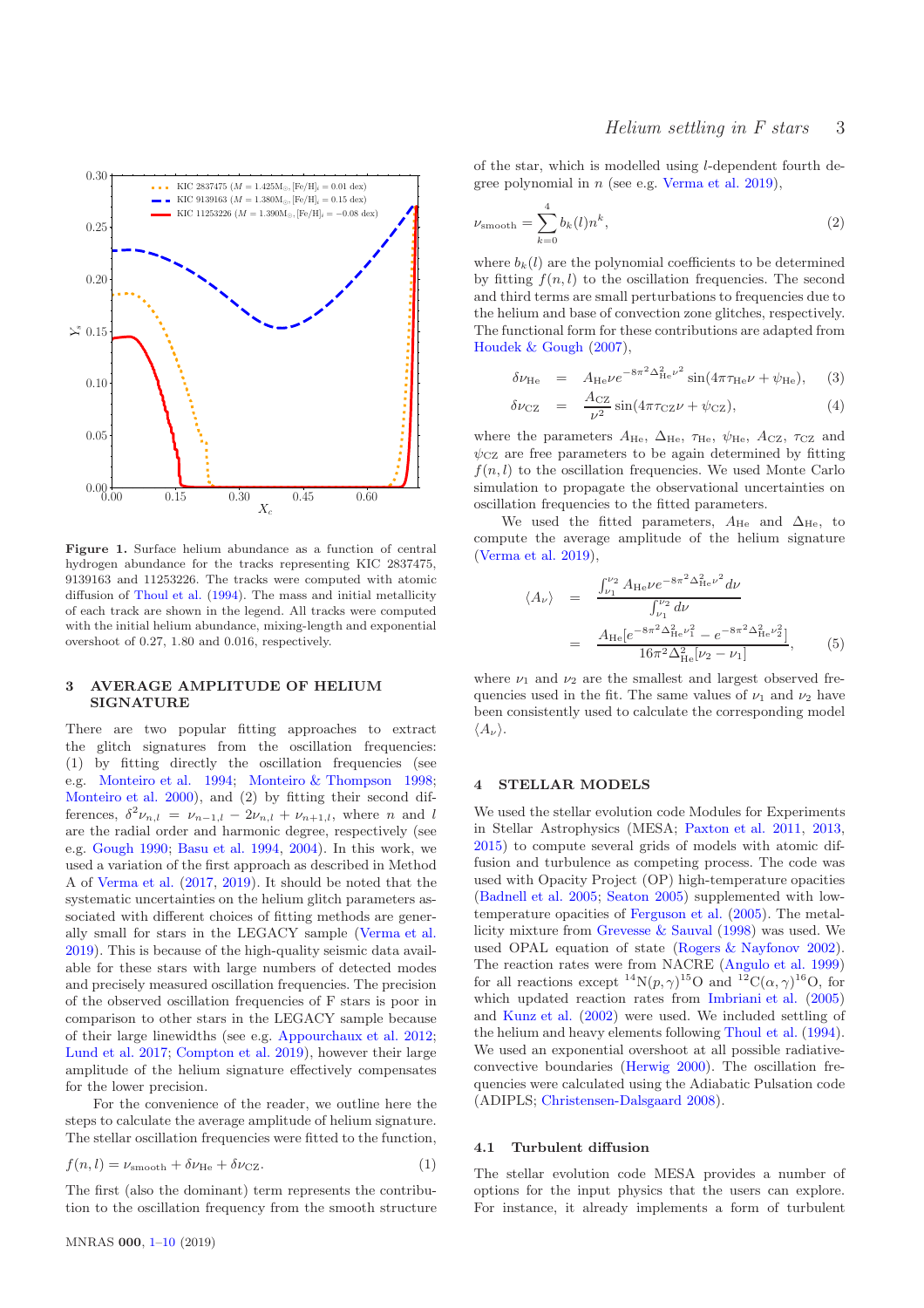

<span id="page-3-1"></span>Figure 2. Surface helium abundance as a function of central hydrogen abundance for tracks of masses 1.0 and  $1.4M_{\odot}$ . The track with mass  $1M_{\odot}$  (dotted curve) was computed with only atomic diffusion while those with mass  $1.4M_{\odot}$  (continuous, dashed and dot-dashed curves) were computed with atomic diffusion and turbulence. The initial helium mass fraction, initial metal mass fraction, mixing-length and overshoot for each track were 0.27, 0.018, 1.8 and 0.015, respectively.

diffusion at the base of convection zone (see the module  $MESA_DIR/star/private/turbulent_diffusion.f90$  in the MESA package) to study the helium and heavy element settling in the Sun [\(Proffitt & Michaud 1991\)](#page-9-47). Moreover, it also ships a number of hooks with the package to enable the users conveniently implement certain type of new physics.

We used the already present turbulent diffusion for the Sun in MESA as a guide to implement the turbulent diffusion coefficient of [Richer et al.](#page-9-18) [\(2000\)](#page-9-18) for hotter stars. This was accomplished using the hook \$MESA\_DIR/star/other/other\_d\_mix.f90. We implemented the density-dependent diffusion coefficient,

$$
D_{\rm T} = \omega D(\text{He})_0 \left(\frac{\rho_0}{\rho}\right)^n, \tag{6}
$$

where  $\omega$  and *n* are constants. Here,  $\rho_0$  and  $D(\text{He})_0$  are the density and atomic diffusion coefficient of helium at a reference depth, respectively. We used a simple analytical approximation for the atomic diffusion coefficient of helium following [Richer et al.](#page-9-18) [\(2000](#page-9-18)),

$$
D(\text{He}) = \frac{3.3 \times 10^{-15} T^{2.5}}{4\rho \ln(1 + 1.125 \times 10^{-16} T^3/\rho)} \text{ (in cgs units)}, \quad (7)
$$

where  $T$  is the temperature. In earlier studies, reference depth in Eq. [6](#page-3-0) was defined at either fixed  $\rho$  or T (see e.g. [Richer et al. 2000](#page-9-18)), however the definition has been revised in recent studies as follows. [Richer et al.](#page-9-18) [\(2000](#page-9-18)) noted that the surface element abundances depend only on the envelope mass mixed by turbulence (and not on the independent choices of  $\omega$ , *n* and reference depth). This led [Michaud et al.](#page-9-48) [\(2011a](#page-9-48)[,b](#page-9-20)) to cleverly redefine  $D<sub>T</sub>$  by fixing  $\omega$  at 10000 and

n at 4 and anchoring the turbulent diffusion coefficient at a radial coordinate,  $r_0$ , determined by a fixed outer mass,  $\Delta M_0 = M - M_0$ , where  $M_0$  is the mass enclosed in a sphere of radius  $r_0$ . This means that  $\rho_0$  and  $D(\text{He})_0$  in Eq. [6](#page-3-0) are the density and atomic diffusion coefficient of helium at a depth corresponding to the outer mass of  $\Delta M_0$ . Since the parameter  $\Delta M_0$  determines the envelope mass mixed by turbulence (see e.g. [Michaud et al. 2011b\)](#page-9-20), it is referred as envelope mixed mass in the subsequent sections. Note that the envelope convection zone of F stars may be split into superficial convective regions due to opacity peaks in the ionization zones of helium and iron. The turbulent mixing was used at the base of every such region, resulting complete mixing of radiative layers between superficial convection zones, as expected from the results of numerical simulations (see e.g. [Kupka & Montgomery 2002](#page-9-49); [Freytag & Steffen 2004](#page-9-50)).

Figure [2](#page-3-1) shows evolution of the surface helium abundance for models in three tracks with  $\Delta M_0 = 5 \times 10^{-6}, 5 \times$  $10^{-5}$  and  $5 \times 10^{-4}$ M<sub>☉</sub>. All three tracks were computed with mass 1.4M⊙. We can see that as  $\Delta M_0$  increases, the amount of helium settling on the MS decreases. The models of atomic diffusion have been thoroughly tested for the Sun using helioseismic data, and are known to predict helium and heavy element settling reasonably well without any additional mixing. Figure [2](#page-3-1) also shows a solar-mass track without turbulent mixing for comparison. We note that the track with  $\Delta M_0 = 5 \times 10^{-4}$ M<sub>⊙</sub> is closest to the solar-mass track.

It is clear from Eq. [6](#page-3-0) that  $D_T$  decreases very rapidly as we move inward from the anchor point because of the increase in density. This means that if the anchor point falls well within the envelope convection zone, i.e.  $\Delta M_0 \ll$  $\Delta M_{\text{CZ}}$ , then the turbulent mixing has very little impact at the base of convection zone. Since the low-mass models have thick convective envelope, the inclusion of turbulence has insignificant impact on their structure (as desired for the Sun). The evolution of the surface helium abundance for the solar-mass track with atomic diffusion and turbulence falls exactly on the dotted curve in Figure [2](#page-3-1) (not shown for clarity). This opens a possibility for the future to consistently use atomic diffusion with turbulence while modelling both low and high-mass stars, reducing the systematic uncertainties on the inferred stellar properties associated with the arbitrary transition from diffusion models for low-mass stars to non-diffusion models for high-mass stars.

#### <span id="page-3-0"></span>4.2 Model grids

We constructed three grids of models for each star with three values of the envelope mixed mass,  $\Delta M_0 = 5 \times 10^{-6}, 5 \times$  $10^{-5}$  and  $5 \times 10^{-4}$ M<sub>☉</sub>. For each grid, we computed 50 tracks – each containing hundreds of models on the MS – sampling uniformly using quasi-random numbers (more specifically using Sobol sequences) the 5-D space formed by mass M, initial metallicity  $[Fe/H]_i$ , initial helium abundance  $Y_i$ , mixing-length  $\alpha_{\text{MLT}}$  and overshoot  $f_{\text{OV}}$ . Note that we do not need very dense grid of models like we do when modelling stars. The goal here is to explore the likely parameter space of stars in the sample to see if we can reproduce the observed amplitude of helium signature. Table [2](#page-5-1) lists the parameter spaces considered for each grid of stars in the sample. The range in  $[Fe/H]_i$  was shifted to higher values in comparison to the observed  $[Fe/H]_s$  to compensate for element settling.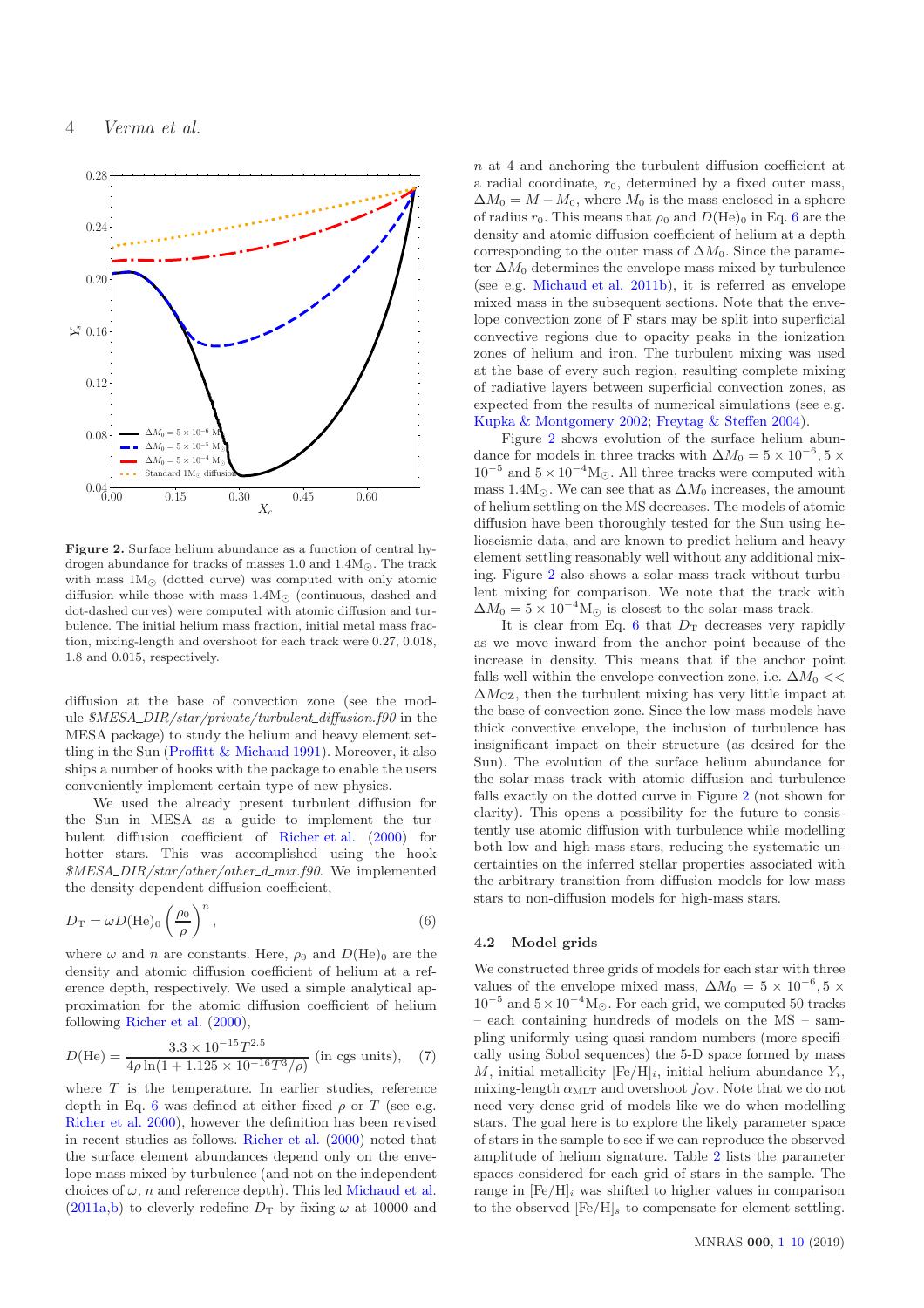

<span id="page-4-0"></span>Figure 3. Fit to the observed oscillation frequencies of KIC 2837475, 9139163 and 11253226 (smooth component has been subtracted to clearly see the glitch signatures). The different rows correspond to the three stars. In the left panels, the different types of points show the observed modes of harmonic degrees 0, 1, and 2 while the curve represents the best-fit to them. In the right panels, the histograms show the distribution of average amplitude of the helium signature obtained using Monte Carlo simulation.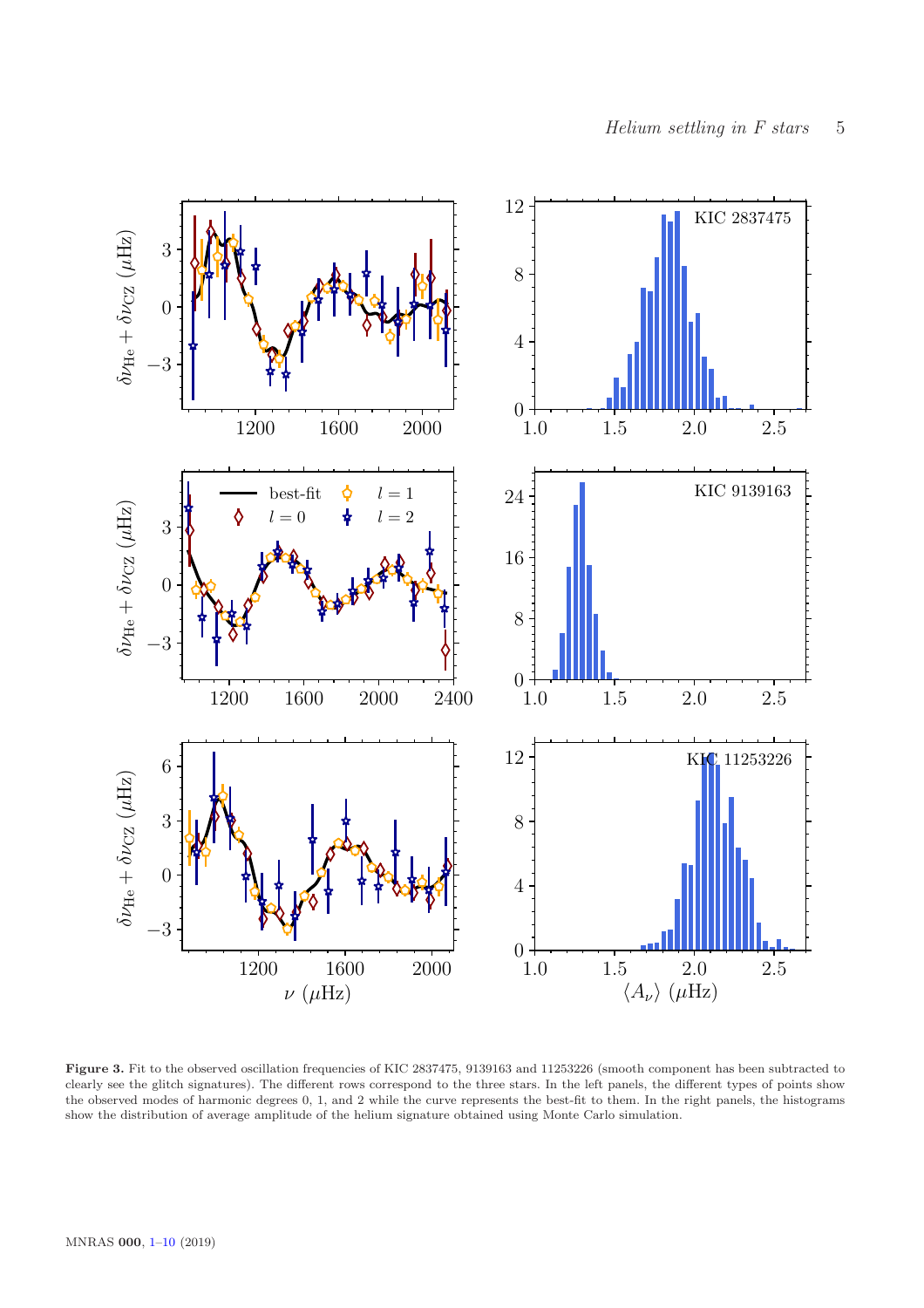# 6 Verma et al.

Table 2. Parameter spaces considered for each grid of stars in the sample. The range in initial metallicity of a grid depends on the envelope mixed mass (see the text).

<span id="page-5-1"></span>

| KIC                            | $M(\mathrm{M}_{\odot})$                      | $[Fe/H]_i$                                   |                                                  |                                                 |                                              | $\alpha_{\rm MLT}$                     | tov                                          |
|--------------------------------|----------------------------------------------|----------------------------------------------|--------------------------------------------------|-------------------------------------------------|----------------------------------------------|----------------------------------------|----------------------------------------------|
|                                |                                              | $\Delta M_0 = 5 \times 10^{-6}$ M $_{\odot}$ | $\Delta M_0 = 5 \times 10^{-5} \text{M}_{\odot}$ | $\Delta M_0 = 5 \times 10^{-4} M_{\odot}$       |                                              |                                        |                                              |
| 2837475<br>9139163<br>11253226 | [1.39, 1.46]<br>[1.34, 1.42]<br>[1.32, 1.46] | [0.12, 0.32]<br>[0.15, 0.35]<br>[0.07, 0.27] | [0.12, 0.32]<br>[0.15, 0.35]<br>[0.05, 0.25]     | [0.00, 0.20]<br>[0.12, 0.32]<br>$[-0.08, 0.12]$ | [0.24, 0.30]<br>[0.24, 0.30]<br>[0.24, 0.30] | [1.5, 2.1]<br>[1.5, 2.1]<br>[1.5, 2.1] | [0.00, 0.03]<br>[0.00, 0.03]<br>[0.00, 0.03] |

Note that the shift depends on the value of  $\Delta M_0$  and was estimated by trying different values of  $[Fe/H]_i$  and comparing the predicted  $[Fe/H]_s$  with the corresponding observed value for each  $\Delta M_0$ . Since smaller value of  $\Delta M_0$  means larger settling of the helium and heavy elements on the MS, the shift is larger for the grid with  $\Delta M_0 = 5 \times 10^{-6} M_{\odot}$  in comparison to  $\Delta M_0 = 5 \times 10^{-4} M_{\odot}$ .

We find a representative model of a star from a given track by fitting the surface corrected model frequencies [\(Kjeldsen et al. 2008\)](#page-9-51) to the observed ones. As discussed in [Verma et al.](#page-9-28) [\(2019](#page-9-28)), the choice of the surface correction scheme is not important for this particular exercise because, for a given track, the age can be determined very precisely by fitting the observed oscillation frequencies irrespective of the surface correction used. In this manner, we get 50 representative models of a star from each grid.

# <span id="page-5-0"></span>5 RESULTS

We fitted the observed oscillation frequencies of each star using the method outlined in Section [3](#page-2-0) to extract the glitch signatures. The left panels in Figure [3](#page-4-0) show the fit to the observed oscillation frequencies of KIC 2837475, 9139163 and 11253226 (top-to-bottom) after removing the smooth component,  $\nu_{\rm smooth}$ . The smooth component was subtracted to clearly see the glitch signatures. The signature with large amplitude and large period is from the helium ionization zone while the modulation on top of it with small amplitude and small period is from the base of convection zone. The right panels in the figure show the distribution of the observed average amplitude of the helium glitch signature obtained using Monte Carlo simulation. The unimodal nature of the distribution shows the robustness of the fit. As discussed in Section [3,](#page-2-0) we can see the large average amplitude of the helium signature  $(>\!1\mu$ Hz) for these stars in comparison to the other cool stars in the LEGACY sample  $\zeta$  (<1µHz; see Table 1 of [Verma et al.](#page-9-8) [\(2017\)](#page-9-8)).

As discussed in Section [4,](#page-2-1) we have three sets of 50 representative models of each star with three different values of the envelope mixed mass,  $\Delta M_0 = 5 \times 10^{-6}$ ,  $5 \times 10^{-5}$  and  $5 \times$  $10^{-4}M_{\odot}$ . We fitted the frequencies of all the representative models to extract the glitch signatures. To avoid systematic uncertainties, the fit was performed using the same set of modes and weights as for the observations. We used the fitted parameters for all the models to calculate the corresponding average amplitude of the helium signature using Eq. [5.](#page-2-3)



<span id="page-5-2"></span>Figure 4. Average amplitude of the helium glitch signature as a function of the surface helium abundance. The different panels correspond to the three stars. The different types of points in a panel represent the three different sets of 50 representative models with different values of the envelope mixed mass. The horizontal dotted line corresponds to the observed amplitude with the band representing  $1\sigma$  uncertainty.

## 5.1 Comparison of the observed and model amplitudes

We compare in Figure [4](#page-5-2) the observed average amplitude of the helium signature with those predicted by the representative models of different envelope mixed mass. First, we shall look at the models with  $\Delta M_0 = 5 \times 10^{-6} M_{\odot}$ . In all three stars it can be seen that  $Y_s$  for most of the representative models is small because of the large helium settling. The small  $Y_s$  introduces a weak helium glitch in the acoustic structure, leaving a weak helium signature in the model frequencies. Consequently, the average amplitude is smaller for all models in comparison to the observed  $\langle A_{\nu} \rangle$ . This led us to conclude that  $\Delta M_0$  must be greater than  $5 \times 10^{-6}$ M $\odot$ to reduce further the helium settling.

In Figure [4,](#page-5-2) it is interesting to note the behaviour of  $\langle A_{\nu} \rangle$  as a function of Y<sub>s</sub> for the models with  $\Delta M_0 =$  $5 \times 10^{-6}$ M<sub>☉</sub>; it decreases slightly instead of increasing as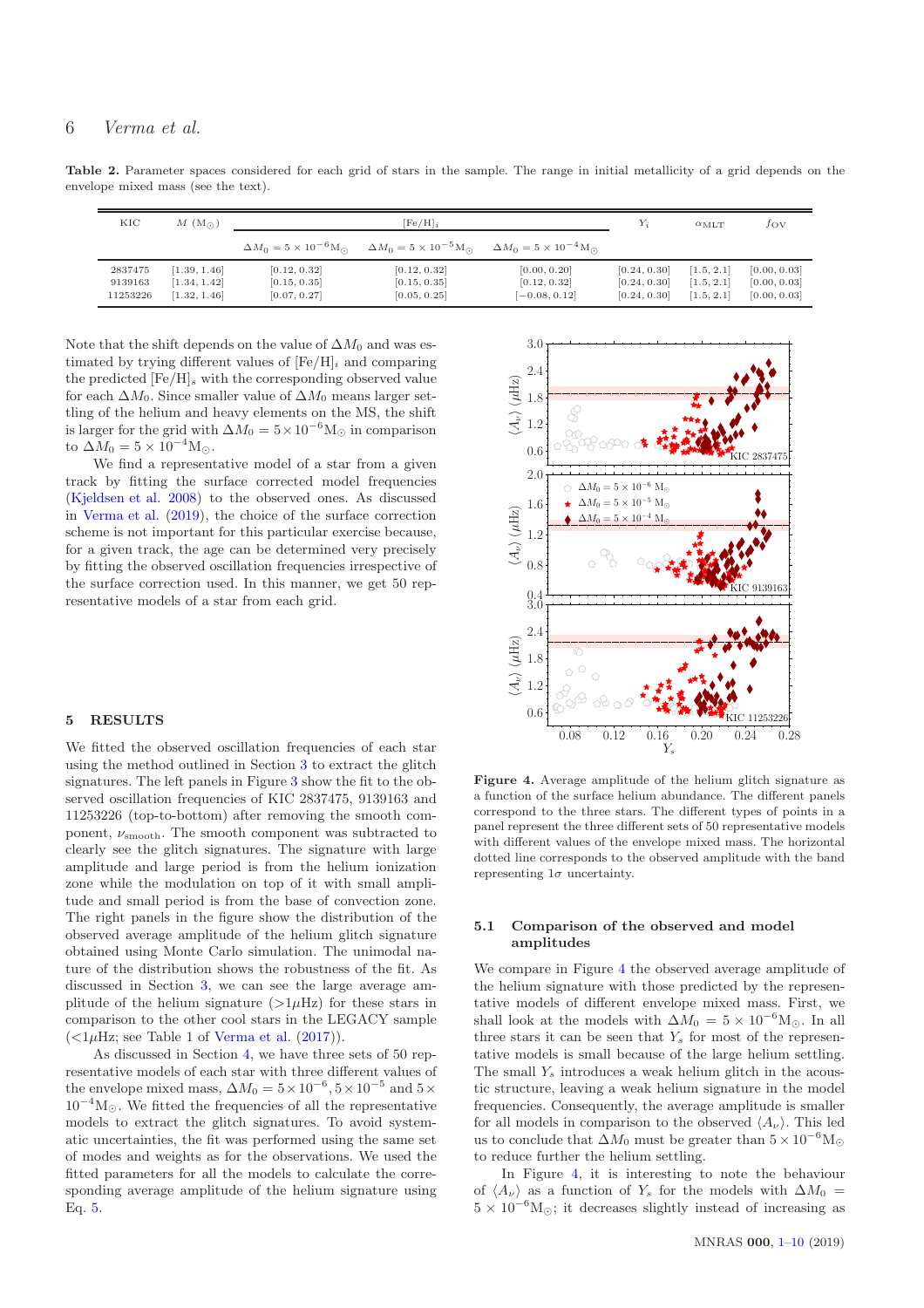

<span id="page-6-0"></span>Figure 5. Effective temperature as a function of the surface helium abundance for the models of KIC 2837475. The different types of points in a panel represent the three different sets of 50 representative models with different values of the envelope mixed mass.

Ys

 $Y_s$  increases. This is because, it turns out that the models with smaller  $Y_s$  have larger  $T_{\text{eff}}$  for  $\Delta M_0 = 5 \times 10^{-6} \text{M}_{\odot}$ , as can be seen in Figure [5.](#page-6-0) The average amplitude is known to rapidly increase as  $T_{\text{eff}}$  increases (see Figure 6 of [Verma et al. 2014b](#page-9-52)). Hence, the effect of the decrease in  $Y_s$ on  $\langle A_{\nu} \rangle$  gets compensated by the increase in  $T_{\text{eff}}$ , resulting in the trend seen in the figure.

As we can see in Figure [4,](#page-5-2) most of the models (all for KIC 9139163) with  $\Delta M_0 = 5 \times 10^{-5} M_{\odot}$  have systematically lower average amplitude than the corresponding observed  $\langle A_{\nu} \rangle$ . This suggests that these models are also unlikely to represent the stars, though we can not completely disregard the possibility yet. The models with  $\Delta M_0 = 5 \times 10^{-4} M_{\odot}$ , however, show the familiar trend, i.e.  $\langle A_{\nu} \rangle$  increases as  $Y_s$ increases. These models do reproduce the observed  $\langle A_{\nu} \rangle$  for certain value of  $Y_s$ .

We note that the scatter in Figure [4](#page-5-2) for a given  $\Delta M_0$ is intrinsic and due to differences in M,  $[Fe/H]_i$ ,  $\alpha_{\text{MLT}}$ , fov and age. Although  $\langle A_{\nu} \rangle$  correlates with other stellar parameters such as age, the correlation can mostly be explained by the dependence of the corresponding parameter on  $Y_s$ and  $T_{\text{eff}}$  (see Figure 7 of [Verma et al. 2014a](#page-9-26)). Moreover, we constructed grids with broad ranges in stellar parameters (for an example, models between the ZAMS and the TAMS were considered) in order to avoid any possible biases (for an example, related to the uncertainties in the evolutionary stage of the targets).

In Figure [6,](#page-6-1) we note that the models with  $\Delta M_0$  =  $5 \times 10^{-5}$  and  $5 \times 10^{-4} M_{\odot}$  put together show a reasonably tight correlation between  $\langle A_{\nu} \rangle$  and  $Y_s$ . We calibrated the observed  $\langle A_{\nu} \rangle$  against these models of different Y<sub>s</sub> to infer the surface helium abundance for all three stars. To perform the calibration, we fitted a straight line to the model  $\langle A_{\nu} \rangle$  as a function of  $Y_s$ . Since the models with  $\Delta M_0 = 5 \times 10^{-5}$ M<sub>⊙</sub> are unlikely to represent the stars and may potentially bias the helium estimate, we gave less weight to these models in



<span id="page-6-1"></span>Figure 6. Same as the panel for KIC 2837475 in Figure [4,](#page-5-2) except the models with  $\Delta M_0 = 5 \times 10^{-6} M_{\odot}$  are not shown. The dashed line is a straight line fit to the models with the band representing Monte Carlo regression uncertainty.

the fit. The trial and error method suggested a reasonable choice of one-fourth of the weight given to the models with  $\Delta M_0 = 5 \times 10^{-4}$ M<sub>⊙</sub>. The intersection of the fitted line and the horizontal line corresponding to the observed  $\langle A_{\nu} \rangle$  provided  $Y_s$  of 0.249<sup>0.007</sup>, 0.264<sup>+0.007</sup> and 0.254<sup>+0.007</sup> for KIC 2837475, 9139163 and 11253226, respectively.

In Figure [7,](#page-7-1) we compare simultaneously the inferred  $Y_s$ and measured  $[Fe/H]_s$  of all stars with the corresponding quantities predicted by the representative models with different values of  $\Delta M_0$ . We can see that only the models with  $\Delta M_0 = 5 \times 10^{-4}$ M<sub>⊙</sub> reproduce both quantities together. This led us to conclude that we need turbulent mixing with approximately  $\Delta M_0 = 5 \times 10^{-4} M_{\odot}$  to reproduce the observed  $\langle A_{\nu} \rangle$ .

# 5.2 Comparison of the observed and model acoustic depths

We now compare the acoustic depth of the helium ionization zone obtained by fitting the observed oscillation frequencies with those obtained by fitting the model frequencies of different envelope mixed mass. As we can see in Figure [8](#page-7-2) for all three stars, most of the models with  $\Delta M_0 = 5 \times 10^{-6}$  and  $5 \times 10^{-5}$ M<sub>☉</sub> have systematically larger  $\tau_{\text{He}}$  than the corresponding observed  $\tau_{\text{He}}$ . Since the acoustic depth of a layer depends on the sound speed of layers above it (see Eq. [8\)](#page-7-3), most of these models have systematically different sound speed in the outer layers compared to the star. Again, models with  $\Delta M_0 = 5 \times 10^{-4} \text{M}_{\odot}$  have  $\tau_{\text{He}}$ on both side of the observed  $\tau_{\text{He}}$ . This reinforces the conclusion that we need turbulent mixing with approximately  $\Delta M_0 = 5 \times 10^{-4} \text{M}_{\odot}.$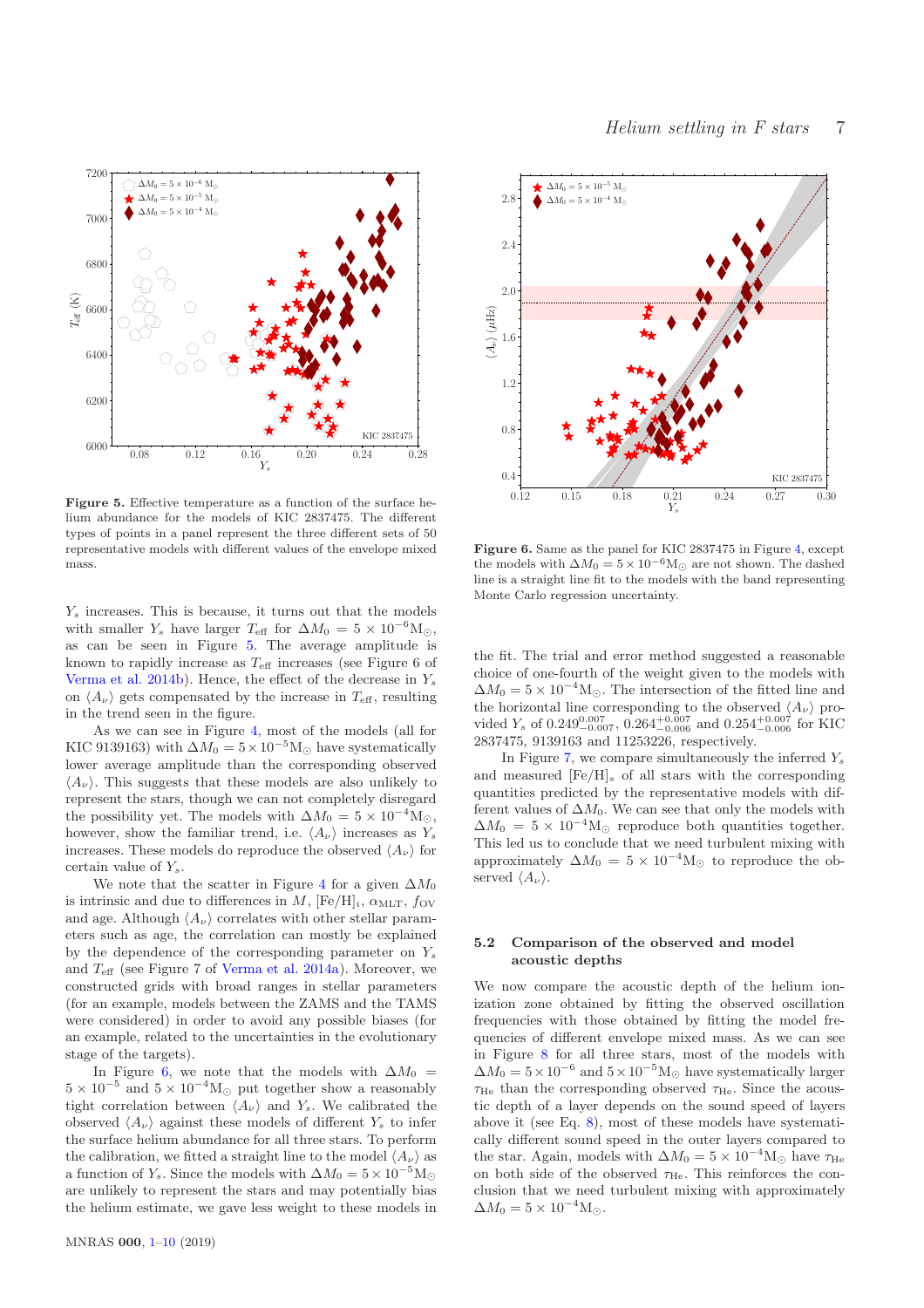

<span id="page-7-1"></span>Figure 7. Surface helium abundance as a function of the surface metallicity. The different panels correspond to the three stars. The different types of points without errorbar in a panel represent the three different sets of 50 representative models with different values of the envelope mixed mass. The point with errorbar represents the inferred/measured surface helium and metallicity of the star.

#### 5.3 Sanity check for the model fits

Fitting the oscillation frequencies to function  $f(n, l)$  involves non-linear optimization in a high-dimensional space, and fits may not necessarily converge for all models. Since we have a large number of models, it is not feasible to examine the fits to the model frequencies visually as we do for the fits to the observed frequencies. We do, however, perform a sanity check by comparing the fitted acoustic depth of helium ionization zone  $(\tau_{\text{He}}$  in Eq. [3\)](#page-2-4) with that obtained using sound speed, c, of the model. Using sound speed profile of the model, we can compute the acoustic depth of helium ionization zone,

<span id="page-7-3"></span>
$$
\tau_{\text{He,c}} = \int_{R_{\text{He}}}^{R_*} \frac{dr}{c},\tag{8}
$$

where  $R_*$  and  $R_{\text{He}}$  are the radial coordinates of the acoustic surface and helium ionization zone, respectively.

The comparison between  $\tau_{He}$  and  $\tau_{He,c}$  is known to be ambiguous for two reasons. First, the definition of the acoustic surface is uncertain, and is typically defined as a point in the atmosphere where the linear extrapolation of  $c^2$  from outermost convective layers vanishes [\(Balmforth & Gough](#page-8-14) [1990](#page-8-14)). This point falls at an acoustic height of approximately 225s from the photosphere for the Sun (see e.g. [Houdek & Gough 2007](#page-9-36)). Assuming that the "true" acoustic surface lies between the photosphere and the point where extrapolated  $c^2$  vanishes, a maximum systematic uncertainty of 225s is expected on  $\tau_{\text{He,c}}$  for the Sun. Since we only used

![](_page_7_Figure_8.jpeg)

<span id="page-7-2"></span>Figure 8. Acoustic depth of the helium ionization zone as a function of the surface helium abundance. The different panels correspond to the three stars. The different types of points in a panel represent the three different sets of 50 representative models with different values of the envelope mixed mass. The horizontal dotted line corresponds to the observed acoustic depth with the band representing  $1\sigma$  uncertainty.

 $\tau_{\text{He},c}$  for sanity check of the fits, we simplistically assumed the radial coordinate of the outermost layer in the model at an optical depth of  $10^{-5}$  for  $R_*$ . Secondly, the definition of  $R_{\text{He}}$  in Eq. [8](#page-7-3) is also uncertain, introducing an additional systematic uncertainty on  $\tau_{\text{He,c}}$ . It has recently been shown that the helium glitch signature arises from a region close to the peak in the first adiabatic index,  $\Gamma_1$ , between the first and second helium ionization zones [\(Broomhall et al. 2014;](#page-8-15) [Verma et al. 2014b](#page-9-52)). We used the radial coordinate of the  $\Gamma_1$ -peak for  $R_{\text{He}}$ .

Figure [9](#page-8-16) shows the absolute difference between  $\tau_{\text{He}}$  and  $\tau_{\text{He,c}}$  for all representative models of all three stars. As we can see, the differences are much smaller than the maximum possible systematic uncertainty expected from the uncertainties in the definitions of  $R_*$  and  $R_{\text{He}}$ , reassuring the quality of the fits and conclusions of the paper.

## <span id="page-7-0"></span>6 DISCUSSION AND CONCLUSIONS

We identified three stars, KIC 2837475, 9139163 and 11253226, from the Kepler asteroseismic LEGACY sample for which the standard models of atomic diffusion predict large settling (or complete depletion) of the surface helium. We extracted the oscillatory signature of helium ionization from the observed oscillation frequencies. The detection of a strong helium signature in these stars already indicates the presence of significant amount of helium in their envelope,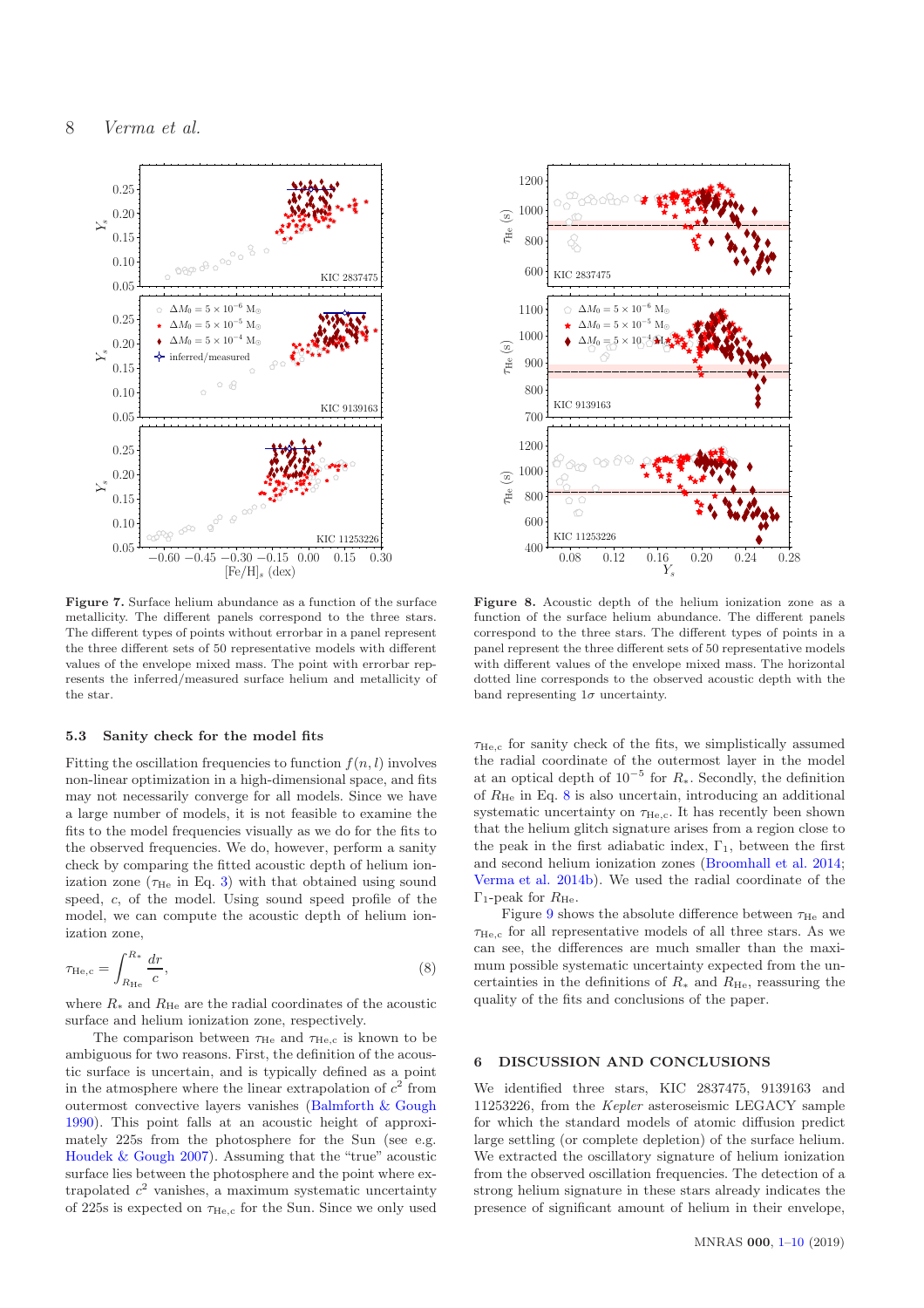![](_page_8_Figure_0.jpeg)

<span id="page-8-16"></span>Figure 9. Absolute difference between the two estimates of the acoustic depth of helium ionization zone as obtained by fitting the helium signature,  $\tau_{\text{He}}$ , and by using the sound speed profile of the model,  $\tau_{\text{He,c}}$ . The different panels correspond to the three stars. The different types of points in a panel represent the three different sets of 50 representative models with different values of the envelope mixed mass. The horizontal dotted line marks the zero difference.

in contrast to what we would anticipate if atomic diffusion is the only process determining the surface helium abundance. This confirms the presence of additional physical processes competing against atomic diffusion.

In the current study, we assumed turbulence to be the only process that slows down the settling of helium. Since radiative acceleration for helium is much smaller than gravitational acceleration (see e.g. [Richer et al. 2000](#page-9-18)), radiative forces have negligible effect on the surface helium abundance. The inclusion of radiative forces in the current analysis is only expected to reduce the shift necessary in  $[Fe/H]_i$ to compensate for element settling. The advantage of excluding radiative forces is that the detailed grid-based modelling taking uncertainties in stellar properties into account becomes computationally feasible.

We implemented in MESA the phenomenological turbulent diffusion coefficient of [Richer et al.](#page-9-18) [\(2000\)](#page-9-18) in a form described in [Michaud et al.](#page-9-48) [\(2011a](#page-9-48)[,b](#page-9-20)). In this formalism, the surface abundances depend only on one parameter,  $\Delta M_0$ , which is related to the mass mixed by turbulence in the envelope. We computed three grids of models with  $\Delta M_0 =$  $5 \times 10^{-6}$ ,  $5 \times 10^{-5}$  and  $5 \times 10^{-4}$ M<sub>☉</sub> for each star, and identified 50 representative models of the star from each grid. Subsequently, we extracted the helium signature from the oscillation frequencies of representative models, and computed the corresponding average amplitude. For all three stars, models with  $\Delta M_0 = 5 \times 10^{-6}$  and  $5 \times 10^{-5}$ M<sub>☉</sub> have too low average amplitude of helium signature because of the large helium settling to reproduce the observed  $\langle A_{\nu} \rangle$ . We found that the models with  $\Delta M_0 = 5 \times 10^{-4} M_{\odot}$  have average amplitude consistent with the observations.

Previous studies using measurements of heavy element abundances and stellar models with atomic diffusion, radiative forces and turbulence suggested an envelope mixed mass of approximately  $10^{-6}M_{\odot}$  (see e.g. [Michaud et al. 2011b](#page-9-20)). This is too small to reproduce the surface helium abundance. This clearly demonstrates the potential of using the spectroscopically measured elemental abundances together with the seismic constraint of helium abundance to discriminate among the different possible physical processes competing against atomic diffusion. A systematic study in this direction using the seismic constraint of helium abundance and the spectroscopic measurements of the heavy element abundances together with the state-of-the-art stellar models including atomic diffusion, radiative forces, turbulence, mass loss, etc. can help us identify the most important physical processes competing against atomic diffusion, leading to the correct interpretation of the observed surface abundances of hot stars, consistent use of atomic diffusion for modelling both hot and cool stars reducing the systematic uncertainties on the inferred stellar properties and shed some light on the long-standing cosmological lithium problem.

# ACKNOWLEDGEMENTS

Funding for the Stellar Astrophysics Centre is provided by The Danish National Research Foundation (Grant agreement no.: DNRF106). We thank the anonymous referee for constructive feedback. We thank J. Christensen-Dalsgaard and G. Houdek for carefully reading the manuscript. KV would like to thank S. Hanasoge for kindly providing the time on SEISMO-cluster in the beginning of the project. VSA acknowledges support from the Independent Research Fund Denmark (Research grant 7027-00096B).

# REFERENCES

- <span id="page-8-3"></span>Aller L. H., Chapman S., 1960, [ApJ,](http://dx.doi.org/10.1086/146943) [132, 461](http://adsabs.harvard.edu/abs/1960ApJ...132..461A)
- <span id="page-8-12"></span>Angulo C., et al., 1999, [Nuclear Physics A,](http://dx.doi.org/10.1016/S0375-9474(99)00030-5) [656, 3](http://adsabs.harvard.edu/abs/1999NuPhA.656....3A)
- <span id="page-8-9"></span>Appourchaux T., et al., 2012, [A&A,](http://dx.doi.org/10.1051/0004-6361/201218948) [543, A54](http://adsabs.harvard.edu/abs/2012A%26A...543A..54A)
- <span id="page-8-11"></span>Badnell N. R., Bautista M. A., Butler K., Delahaye F., Mendoza C., Palmeri P., Zeippen C. J., Seaton M. J., 2005, [MNRAS,](http://dx.doi.org/10.1111/j.1365-2966.2005.08991.x) [360, 458](http://adsabs.harvard.edu/abs/2005MNRAS.360..458B)
- <span id="page-8-5"></span>Bahcall J. N., Pinsonneault M. H., Basu S., Christensen-Dalsgaard J., 1997, [Physical Review Letters,](http://dx.doi.org/10.1103/PhysRevLett.78.171) [78, 171](http://adsabs.harvard.edu/abs/1997PhRvL..78..171B)
- <span id="page-8-14"></span>Balmforth N. J., Gough D. O., 1990, [ApJ,](http://dx.doi.org/10.1086/169262) [362, 256](http://adsabs.harvard.edu/abs/1990ApJ...362..256B)
- <span id="page-8-8"></span>Basu S., Antia H. M., Narasimha D., 1994, MNRAS, [267, 209](http://adsabs.harvard.edu/abs/1994MNRAS.267..209B)
- <span id="page-8-7"></span>Basu S., Mazumdar A., Antia H. M., Demarque P., 2004, [MNRAS,](http://dx.doi.org/10.1111/j.1365-2966.2004.07644.x) [350, 277](http://adsabs.harvard.edu/abs/2004MNRAS.350..277B)
- <span id="page-8-6"></span>Bertelli Motta C., et al., 2018, [MNRAS,](http://dx.doi.org/10.1093/mnras/sty1011) [478, 425](https://ui.adsabs.harvard.edu/#abs/2018MNRAS.478..425B)
- <span id="page-8-15"></span>Broomhall A.-M., et al., 2014, [MNRAS,](http://dx.doi.org/10.1093/mnras/stu393) [440, 1828](http://adsabs.harvard.edu/abs/2014MNRAS.440.1828B)
- <span id="page-8-0"></span>Chapman S., 1917a, [MNRAS,](http://dx.doi.org/10.1093/mnras/77.7.539) [77, 539](http://adsabs.harvard.edu/abs/1917MNRAS..77..539C)
- <span id="page-8-1"></span>Chapman S., 1917b, [MNRAS,](http://dx.doi.org/10.1093/mnras/77.7.540) [77, 540](http://adsabs.harvard.edu/abs/1917MNRAS..77..540C)
- <span id="page-8-2"></span>Chapman S., 1922, [MNRAS,](http://dx.doi.org/10.1093/mnras/82.5.292) [82, 292](http://adsabs.harvard.edu/abs/1922MNRAS..82..292C)
- <span id="page-8-13"></span>Christensen-Dalsgaard J., 2008, [Ap&SS,](http://dx.doi.org/10.1007/s10509-007-9689-z) [316, 113](http://adsabs.harvard.edu/abs/2008Ap%26SS.316..113C)
- <span id="page-8-4"></span>Christensen-Dalsgaard J., Proffitt C. R., Thompson M. J., 1993, [ApJ,](http://dx.doi.org/10.1086/186725) [403, L75](http://adsabs.harvard.edu/abs/1993ApJ...403L..75C)
- <span id="page-8-10"></span>Compton D. L., Bedding T. R., Stello D., 2019, [MNRAS,](http://dx.doi.org/10.1093/mnras/stz432) [485, 560](https://ui.adsabs.harvard.edu/abs/2019MNRAS.485..560C)